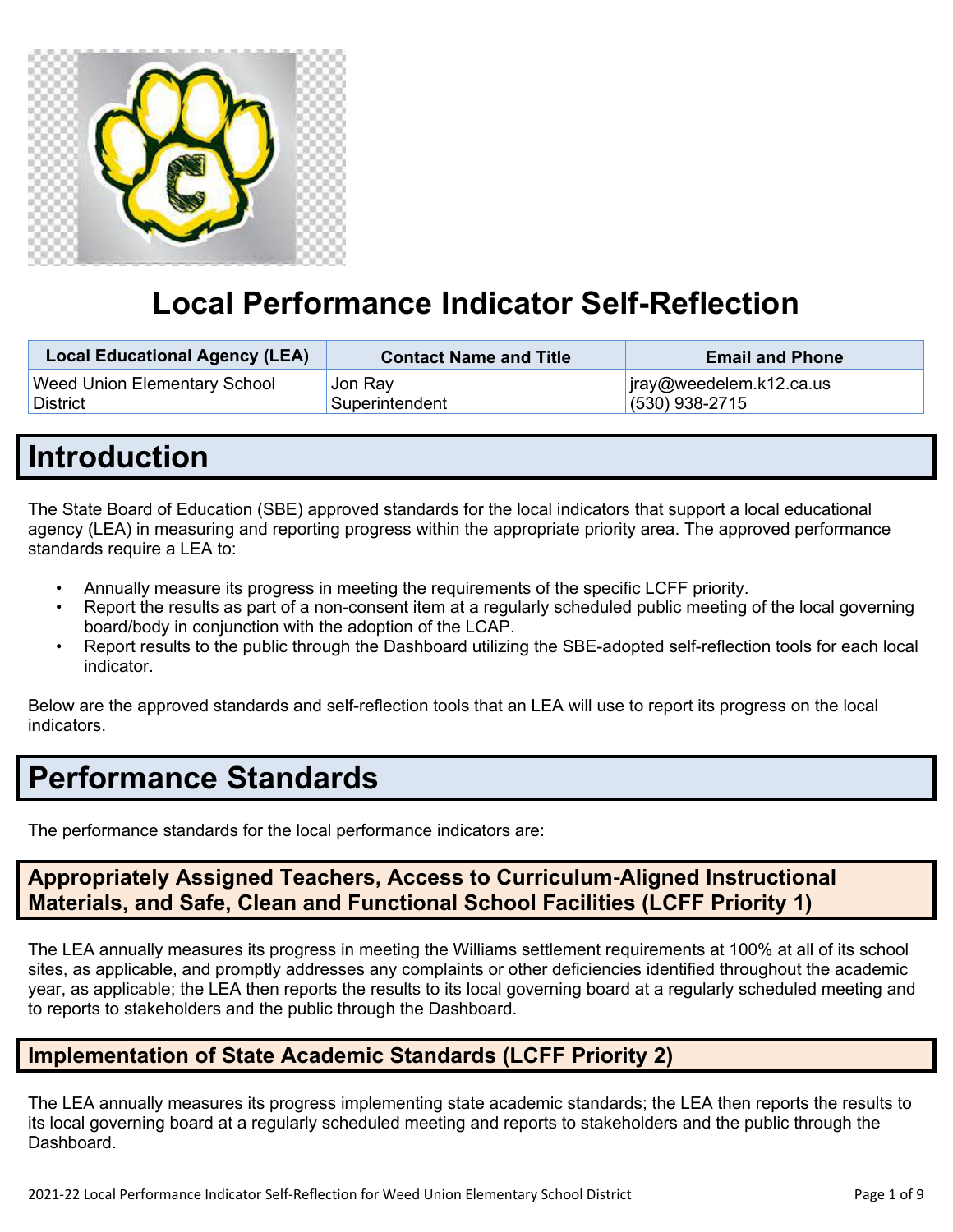## **Parent and Family Engagement (LCFF Priority 3)**

The LEA annually measures its progress in: (1) seeking input from parents in decision making and (2) promoting parental participation in programs; the LEA then reports the results to its local governing board at a regularly scheduled meeting and reports to stakeholders and the public through the Dashboard.

### **School Climate (LCFF Priority 6)**

The LEA administers a local climate survey at least every other year that provides a valid measure of perceptions of school safety and connectedness, such as the California Healthy Kids Survey, to students in at least one grade within the grade span(s) that the LEA serves (e.g., K-5, 6-8, 9-12), and reports the results to its local governing board at a regularly scheduled meeting of the local governing board and to stakeholders and the public through the Dashboard.

## **Access to a Broad Course of Study (LCFF Priority 7)**

The LEA annually measures its progress in the extent to which students have access to, and are enrolled in, a broad course of study that includes the adopted courses of study specified in the California Education Code (EC) for Grades 1-6 and Grades 7-12, as applicable, including the programs and services developed and provided to unduplicated students and individuals with exceptional needs; the LEA then reports the results to its local governing board at a regularly scheduled meeting and reports to stakeholders and the public through the Dashboard.

### **Coordination of Services for Expelled Students-County Office of Education (COE) Only (LCFF Priority 9)**

The county office of education (COE) annually measures its progress in coordinating instruction as required by California EC Section 48926; the COE then reports the results to its local governing board at a regularly scheduled meeting and reports to stakeholders and the public through the Dashboard.

## **Coordination of Services for Foster Youth-COE Only (LCFF Priority 10)**

The COE annually measures its progress in coordinating services for foster youth; the COE then reports the results to its local governing board at a regularly scheduled meeting and reports to stakeholders and the public through the Dashboard.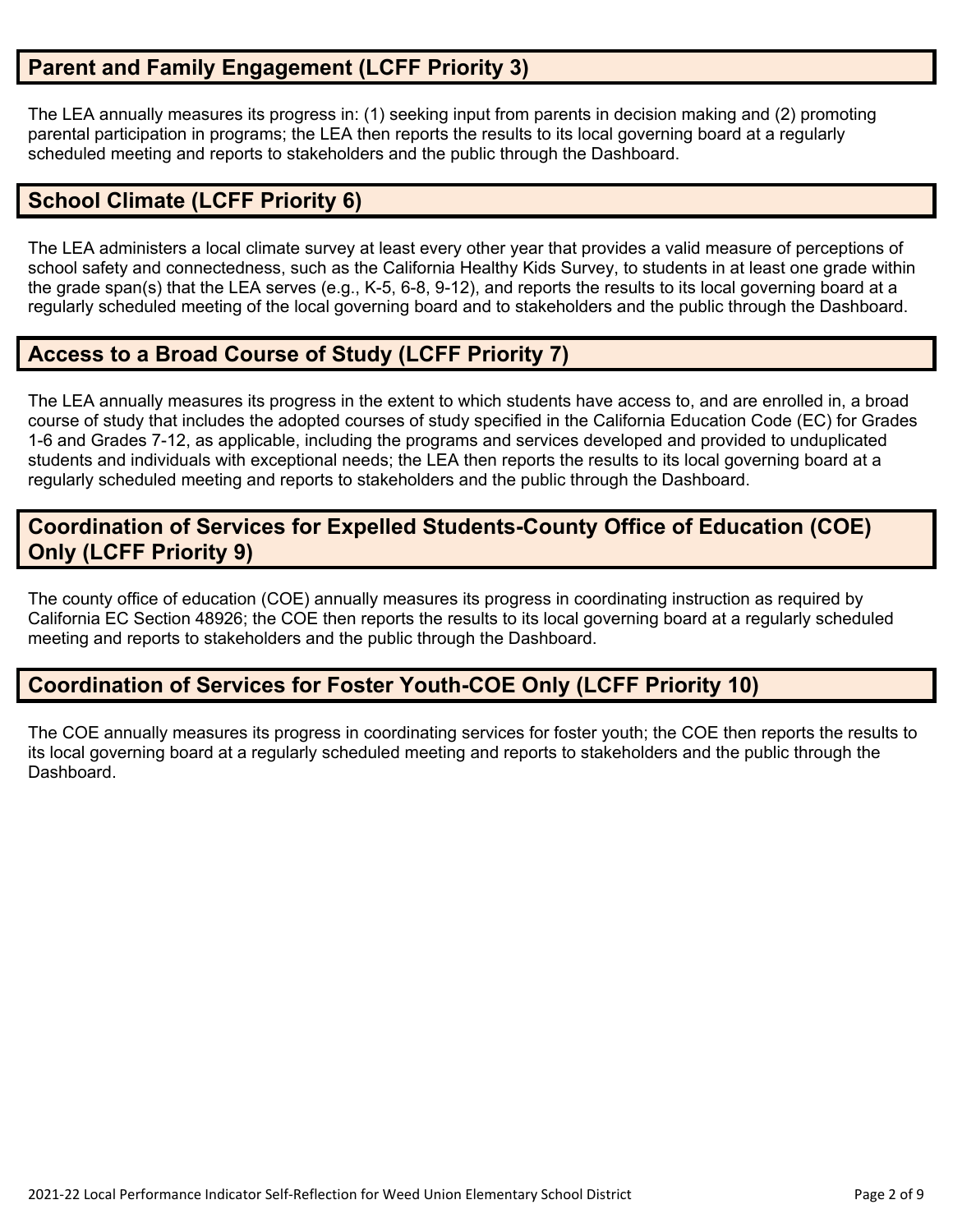## **Self-Reflection Tools**

An LEA uses the self-reflection tools included within the Dashboard to report its progress on the local performance indicator to stakeholders and the public.

The self-reflection tools are embedded in the web-based Dashboard system and are also available in Word document format. In addition to using the self-reflection tools to report its progress on the local performance indicators to stakeholders and the public, an LEA may use the self-reflection tools as a resource when reporting results to its local governing board. The approved self-reflection tools are provided below.

## **Appropriately Assigned Teachers, Access to Curriculum-Aligned Instructional Materials, and Safe, Clean and Functional School Facilities (LCFF Priority 1)**

LEAs will provide the information below:

- Number/percentage of misassignments of teachers of ELs, total teacher misassignments, and vacant teacher positions
- Number/percentage of students without access to their own copies of standards-aligned instructional materials for use at school and at home
- Number of identified instances where facilities do not meet the "good repair" standard (including deficiencies and extreme deficiencies)

| <b>Teachers</b>                                | <b>Number</b> | <b>Percent</b> |
|------------------------------------------------|---------------|----------------|
| Misassignments of Teachers of English Learners |               |                |
| Total Teacher Misassignments                   |               |                |
| Vacant Teacher Positions                       |               |                |

| <b>Access to Instructional Materials</b>                                                                            | <b>Number</b> | <b>Percent</b> |
|---------------------------------------------------------------------------------------------------------------------|---------------|----------------|
| Students Without Access to Own Copies of Standards-Aligned Instructional<br>Materials for Use at School and at Home |               |                |

| <b>Facility Conditions</b>                                                                                                        | <b>Number</b> |
|-----------------------------------------------------------------------------------------------------------------------------------|---------------|
| Identified Instances Where Facilities Do Not Meet The "Good Repair" Standard (Including<br>Deficiencies and Extreme Deficiencies) |               |

## **Implementation of State Academic Standards (LCFF Priority 2)**

LEAs may provide a narrative summary of their progress in the implementation of state academic standards based on locally selected measures or tools (Option 1). Alternatively, LEAs may complete the optional reflection tool (Option 2).

#### **OPTION 1: Narrative Summary (Limited to 3,000 characters)**

In the narrative box provided on the Dashboard, identify the locally selected measures or tools that the LEA is using to track its progress in implementing the state academic standards adopted by the state board and briefly describe why the LEA chose the selected measures or tools.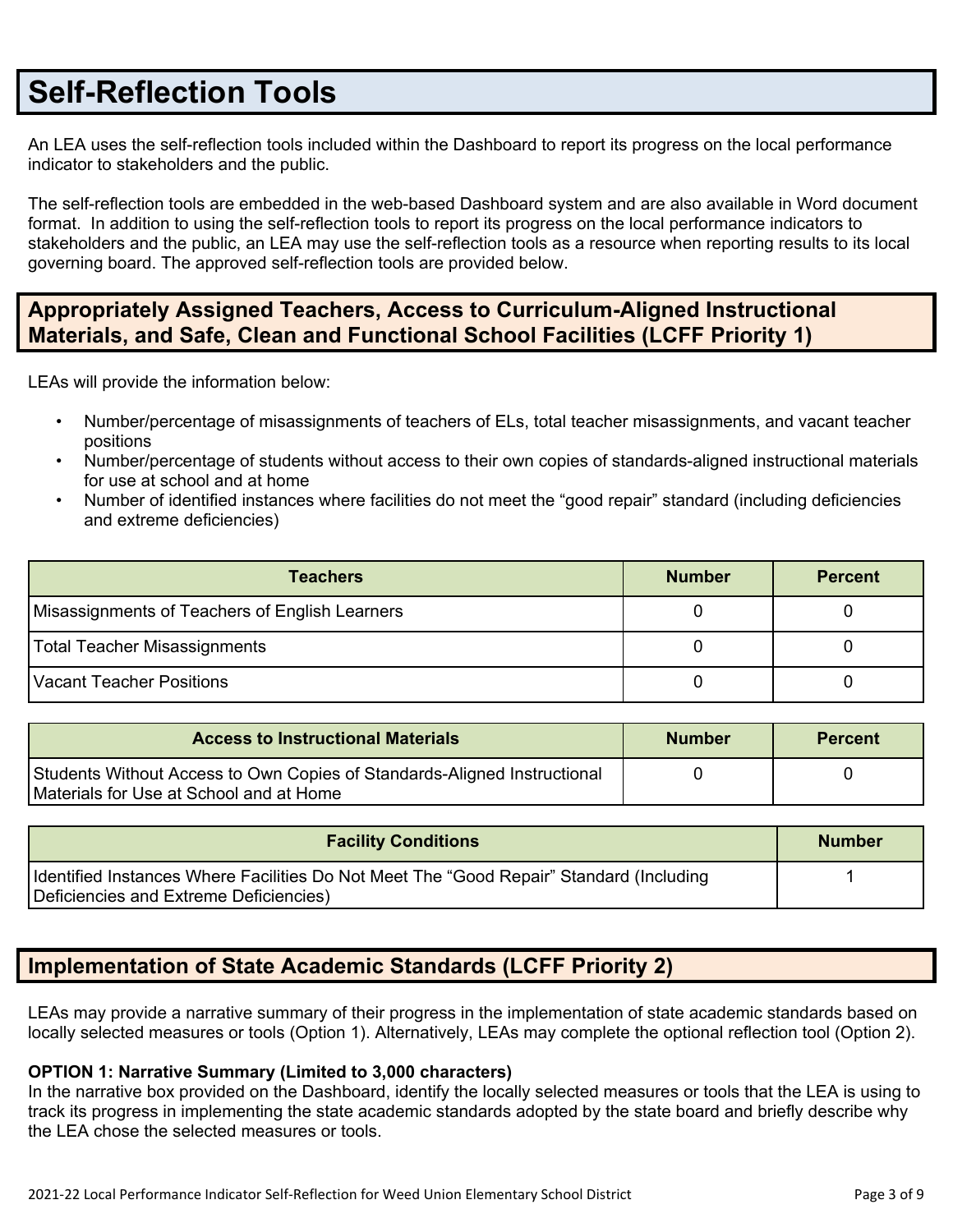Additionally, summarize the LEA's progress in implementing the academic standards adopted by the SBE, based on the locally selected measures or tools. The adopted academic standards are:

- English Language Arts (ELA)-Common Core State Standards for ELA
- English Language Development (ELD) (Aligned to Common Core State Standards for ELA)
- Mathematics-Common Core State Standards for Mathematics
- Next Generation Science Standards
- History-Social Science
- **Career Technical Education**
- Health Education Content Standards
- Physical Education Model Content Standards
- Visual and Performing Arts
- World Language

#### **OPTION 2: Reflection Tool**

#### **Recently Adopted Academic Standards and/or Curriculum Frameworks**

**1. Rate the LEA's progress in providing professional learning for teaching to the recently adopted academic standards and/or curriculum frameworks identified below.**

Rating Scale (lowest to highest) -

- 1 Exploration and Research Phase
- 2 Beginning Development
- 3 Initial Implementation
- 4 Full Implementation
- 5 Full Implementation and Sustainability

| <b>Academic Standards</b>                                 | 2 |   |  |
|-----------------------------------------------------------|---|---|--|
| ELA - Common Core State Standards for ELA                 |   |   |  |
| ELD (Aligned to ELA Standards)                            |   | 3 |  |
| Mathematics – Common Core State Standards for Mathematics |   |   |  |
| <b>Next Generation Science Standards</b>                  |   |   |  |
| <b>History-Social Science</b>                             |   |   |  |

#### **2. Rate the LEA's progress in making instructional materials that are aligned to the recently adopted academic standards and/or curriculum frameworks identified below available in all classrooms where the subject is taught.**

- 1 Exploration and Research Phase
- 2 Beginning Development
- 3 Initial Implementation
- 4 Full Implementation
- 5 Full Implementation and Sustainability

| <b>Academic Standards</b>                 |  |  |  |
|-------------------------------------------|--|--|--|
| ELA - Common Core State Standards for ELA |  |  |  |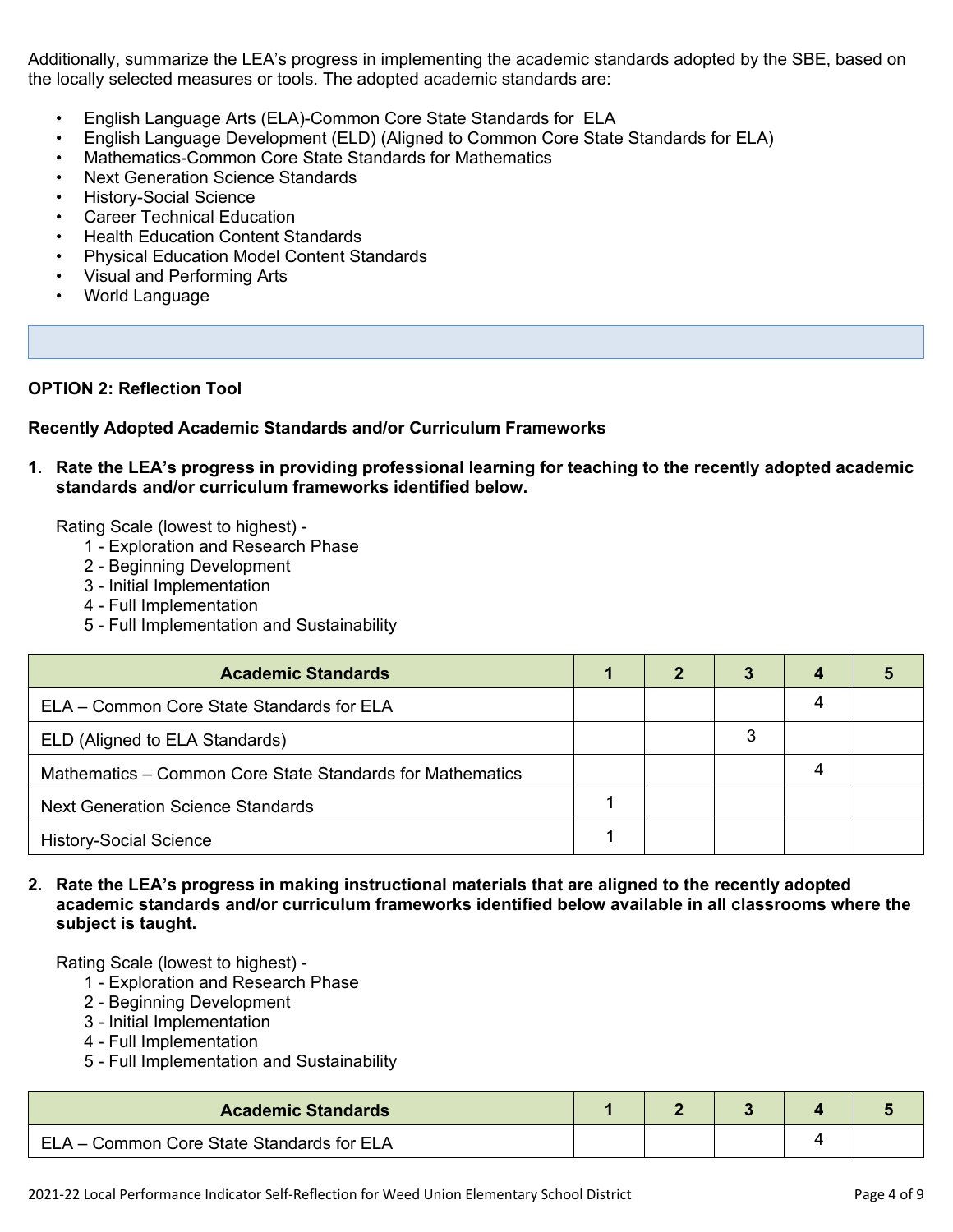| <b>Academic Standards</b>                                 |  |  |  |
|-----------------------------------------------------------|--|--|--|
| ELD (Aligned to ELA Standards)                            |  |  |  |
| Mathematics – Common Core State Standards for Mathematics |  |  |  |
| <b>Next Generation Science Standards</b>                  |  |  |  |
| <b>History-Social Science</b>                             |  |  |  |

3. Rate the LEA's progress in implementing policies or programs to support staff in identifying areas where **they can improve in delivering instruction aligned to the recently adopted academic standards and/or curriculum frameworks identified below (e.g., collaborative time, focused classroom walkthroughs, teacher pairing).**

Rating Scale (lowest to highest) -

- 1 Exploration and Research Phase
- 2 Beginning Development
- 3 Initial Implementation
- 4 Full Implementation
- 5 Full Implementation and Sustainability

| <b>Academic Standards</b>                                 | 2 | 3 | 4 |  |
|-----------------------------------------------------------|---|---|---|--|
| ELA – Common Core State Standards for ELA                 |   | 3 |   |  |
| ELD (Aligned to ELA Standards)                            |   | 3 |   |  |
| Mathematics - Common Core State Standards for Mathematics |   | 3 |   |  |
| <b>Next Generation Science Standards</b>                  |   |   |   |  |
| <b>History-Social Science</b>                             | C |   |   |  |

#### **Recently Adopted Academic Standards and/or Curriculum Frameworks**

#### **4. Rate the LEA's progress implementing each of the following academic standards adopted by the state board for all students.**

- 1 Exploration and Research Phase
- 2 Beginning Development
- 3 Initial Implementation
- 4 Full Implementation
- 5 Full Implementation and Sustainability

| <b>Academic Standards</b>                         |  | 3 | 4 |  |
|---------------------------------------------------|--|---|---|--|
| <b>Career Technical Education</b>                 |  |   |   |  |
| <b>Health Education Content Standards</b>         |  | 3 |   |  |
| <b>Physical Education Model Content Standards</b> |  |   |   |  |
| Visual and Performing Arts                        |  | 3 |   |  |
| World Language                                    |  | ว |   |  |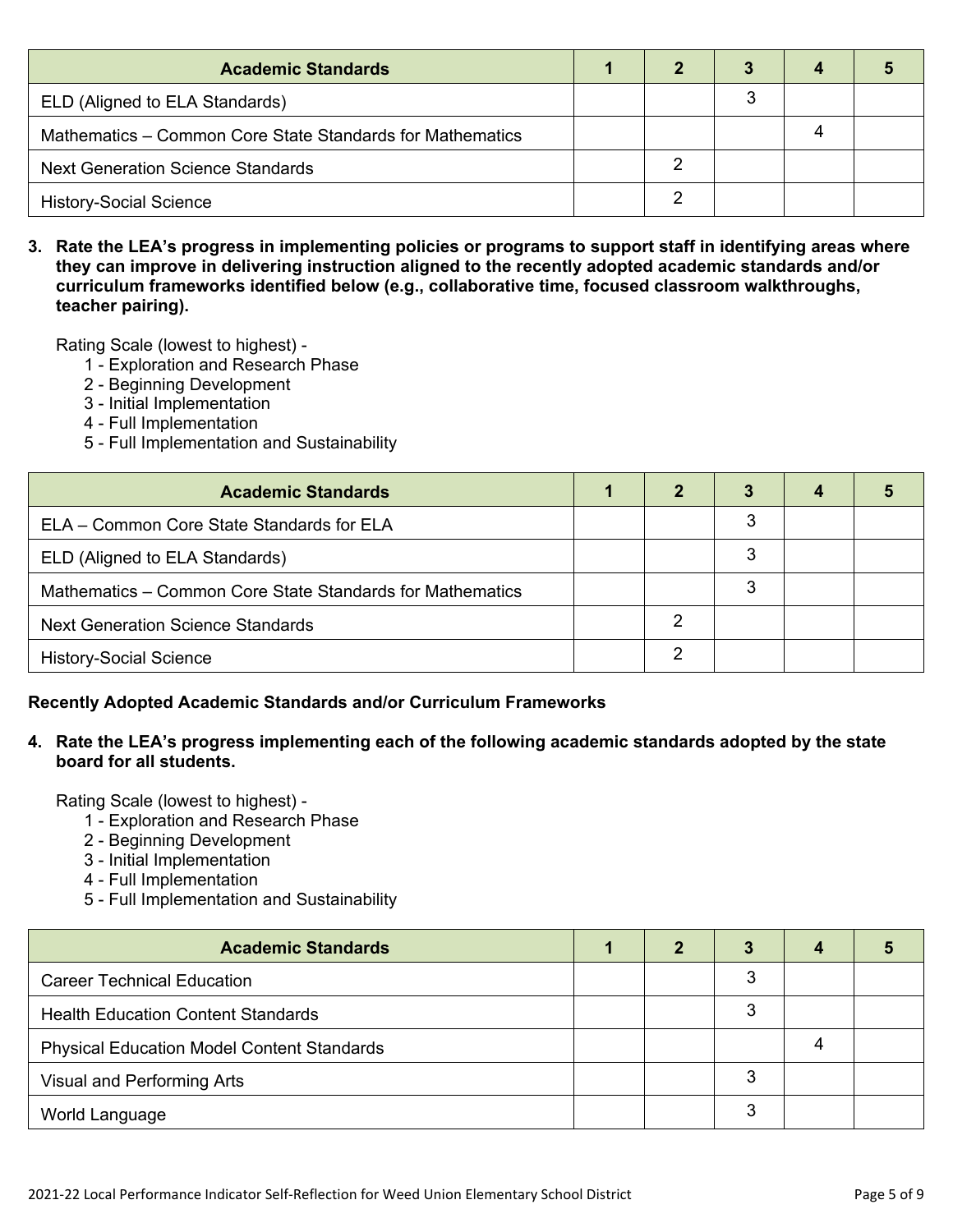#### **Support for Teachers and Administrators**

**5. Rate the LEA's success at engaging in the following activities with teachers and school administrators during the prior school year (including the summer preceding the prior school year).**

Rating Scale (lowest to highest) -

- 1 Exploration and Research Phase
- 2 Beginning Development
- 3 Initial Implementation
- 4 Full Implementation
- 5 Full Implementation and Sustainability

| <b>Academic Standards</b>                                                             |  |  |  |
|---------------------------------------------------------------------------------------|--|--|--|
| Identifying the professional learning needs of groups of teachers or staff as a whole |  |  |  |
| Identifying the professional learning needs of individual teachers                    |  |  |  |
| Providing support for teachers on the standards they have not yet mastered            |  |  |  |

#### **Optional Narrative (Limited to 1,500 characters)**

6. Provide any additional information in the text box provided in the Dashboard that the LEA believes is **relevant to understanding its progress implementing the academic standards adopted by the state board.**

### **Parent and Family Engagement (LCFF Priority 3)**

This self-reflection tool is organized into three sections. Each section includes promising practices in family engagement:

- 1. Building Relationships between School Staff and Families
- 2. Building Partnerships for Student Outcomes
- 3. Seeking Input for Decision-making

LEAs use this self-reflection tool to reflect on its progress, successes, needs and areas of growth in family engagement policies, programs, and practices. This tool will enable an LEA to engage in continuous improvement and determine next steps to make improvements in the areas identified.

The results of the process should be used to inform the LCAP and the development process, to assess prior year goals, actions and services as well as to plan or modify future goals, actions, and services in the LCAP.

For each statement in the table below -

- 1. Identify the diverse stakeholders that need to participate in the self-reflection process in order to ensure input from all groups of families, staff and students in the LEA, including families of unduplicated students and families of individuals with exceptional needs as well as families of underrepresented students.
- 2. Engage stakeholders in determining what data and information will be considered to complete the selfreflection tool. LEAs should consider how the practices apply to families of all student groups, including families of unduplicated students and families of individuals with exceptional needs as well as families of underrepresented students.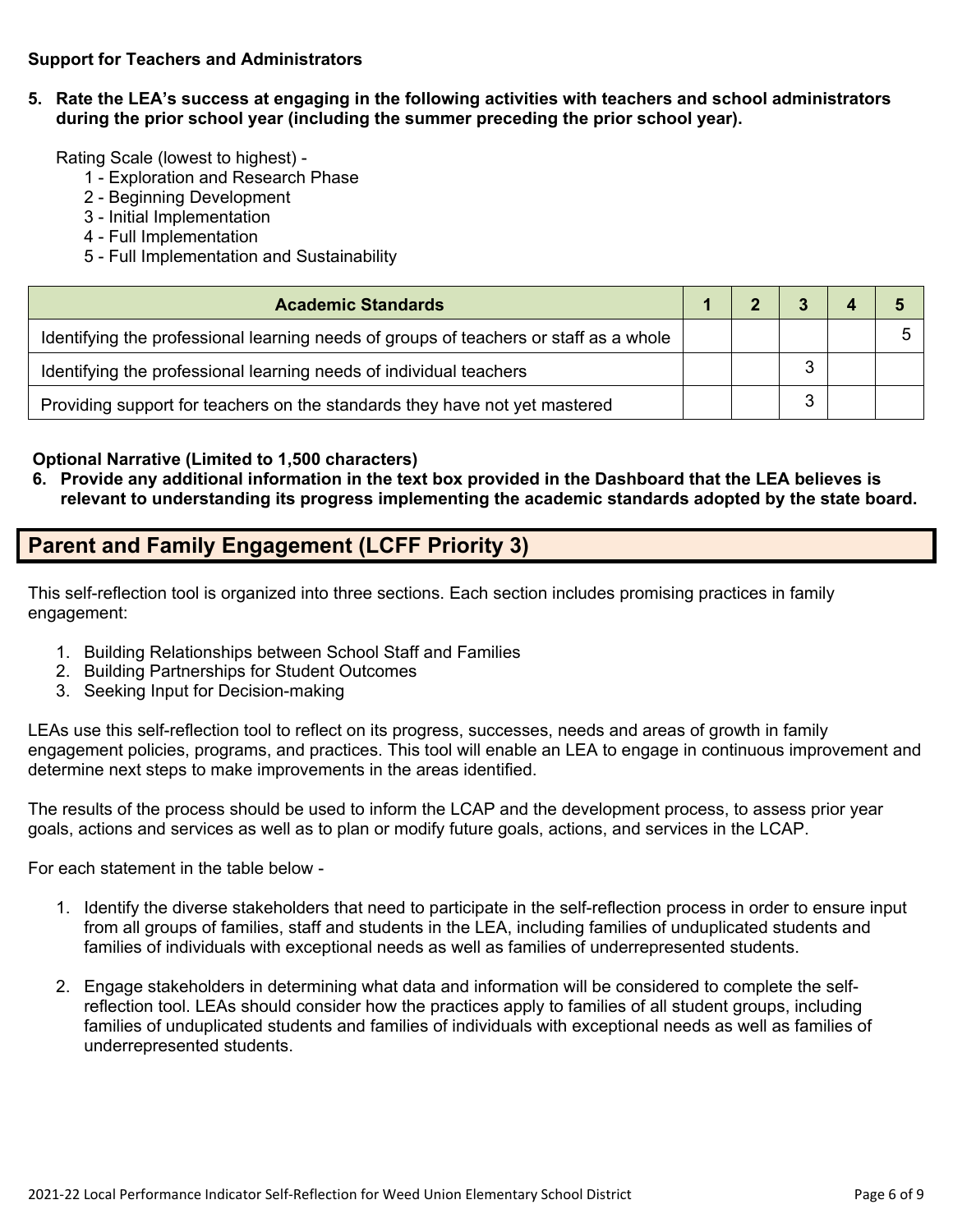- 3. Based on the analysis of data, identify the number which best indicates the LEA's current stage of implementation for each practice using the following rating scale (lowest to highest):
	- 1 Exploration and Research Phase
	- 2 Beginning Development
	- 3 Initial Implementation
	- 4 Full Implementation
	- 5 Full Implementation and Sustainability
- 4. Write a brief response to the prompts following each of the three sections.
- 5. Use the information from the self-reflection process to inform the LCAP and the LCAP development process, as well as the development of other school and district plans.

#### **Building Relationships**

Rating Scale (lowest to highest) -

- 1 Exploration and Research Phase
- 2 Beginning Development
- 3 Initial Implementation
- 4 Full Implementation
- 5 Full Implementation and Sustainability

|    | <b>Building Relationships</b>                                                                                                                                                                                                           | 2 |   |   |
|----|-----------------------------------------------------------------------------------------------------------------------------------------------------------------------------------------------------------------------------------------|---|---|---|
| 1. | Rate the LEA's progress in developing the capacity of staff (i.e.<br>administrators, teachers, and classified staff) to build trusting and<br>respectful relationships with families.                                                   |   | 4 |   |
|    | 2. Rate the LEA's progress in creating welcoming environments for<br>all families in the community.                                                                                                                                     |   |   |   |
|    | 3. Rate the LEA's progress in supporting staff to learn about each<br>family's strengths, cultures, languages, and goals for their<br>children.                                                                                         |   |   | h |
|    | 4. Rate the LEA's progress in developing multiple opportunities<br>for the LEA and school sites to engage in 2-way<br>communication between families and educators using<br>language that is understandable and accessible to families. |   |   |   |

#### **Dashboard Narrative Box (Limited to 3,000 characters)**

Briefly describe the LEA's current strengths and progress in this area, and identify a focus area for improvement, including how the LEA will improve the engagement of underrepresented families.

#### **Building Partnerships for Student Outcomes**

- 1 Exploration and Research Phase
- 2 Beginning Development
- 3 Initial Implementation
- 4 Full Implementation
- 5 Full Implementation and Sustainability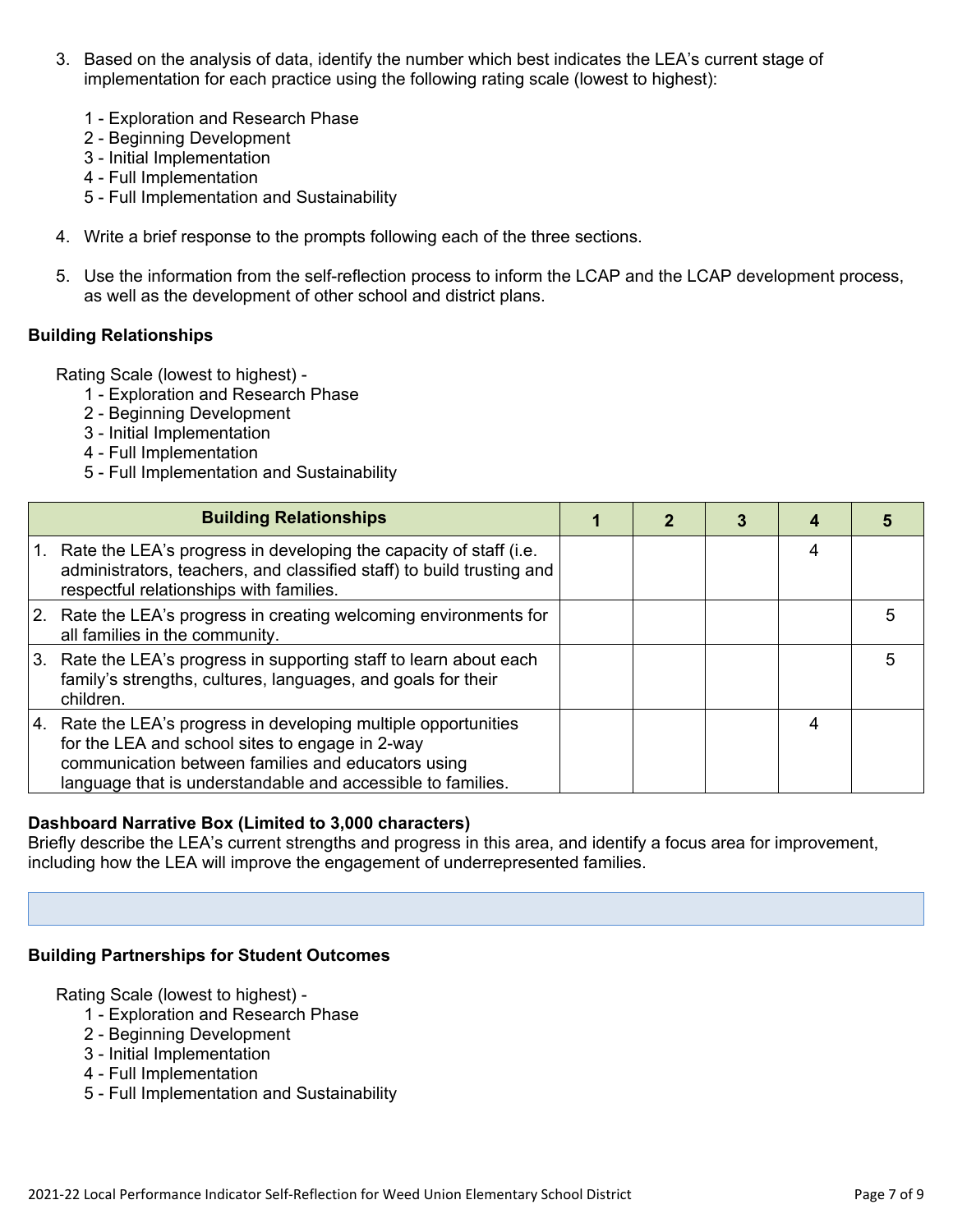|    | <b>Building Partnerships</b>                                                                                                                                                                                      |  |   |   |  |
|----|-------------------------------------------------------------------------------------------------------------------------------------------------------------------------------------------------------------------|--|---|---|--|
|    | Rate the LEA's progress in providing professional learning and<br>support to teachers and principals to improve a school's capacity<br>to partner with families.                                                  |  | 3 |   |  |
|    | 2. Rate the LEA's progress in providing families with information<br>and resources to support student learning and development in<br>the home.                                                                    |  |   | 4 |  |
| 3. | Rate the LEA's progress in implementing policies or programs for<br>teachers to meet with families and students to discuss student<br>progress and ways to work together to support improved student<br>outcomes. |  |   | 4 |  |
|    | 4. Rate the LEA's progress in supporting families to understand<br>and exercise their legal rights and advocate for their own<br>students and all students.                                                       |  |   | 4 |  |

#### **Dashboard Narrative Box (Limited to 3,000 characters)**

Briefly describe the LEA's current strengths and progress in this area, and identify a focus area for improvement, including how the LEA will improve the engagement of underrepresented families.

#### **Seeking Input for Decision Making**

Rating Scale (lowest to highest) -

- 1 Exploration and Research Phase
- 2 Beginning Development
- 3 Initial Implementation
- 4 Full Implementation
- 5 Full Implementation and Sustainability

| <b>Seeking Input</b>                                                                                                                                                                                                                                 |  |   |   |   |
|------------------------------------------------------------------------------------------------------------------------------------------------------------------------------------------------------------------------------------------------------|--|---|---|---|
| Rate the LEA's progress in building the capacity of and<br>supporting principals and staff to effectively engage families in<br>advisory groups and with decision-making.                                                                            |  |   | 4 |   |
| 2. Rate the LEA's progress in building the capacity of and<br>supporting family members to effectively engage in advisory<br>groups and decision-making.                                                                                             |  |   | 4 |   |
| 3. Rate the LEA's progress in providing all families with<br>opportunities to provide input on policies and programs, and<br>implementing strategies to reach and seek input from any<br>underrepresented groups in the school community.            |  | 3 |   |   |
| 4. Rate the LEA's progress in providing opportunities to have<br>families, teachers, principals, and district administrators work<br>together to plan, design, implement and evaluate family<br>engagement activities at school and district levels. |  |   |   | 5 |

#### **Dashboard Narrative Box (Limited to 3,000 characters)**

Briefly describe the LEA's current strengths and progress in this area, and identify a focus area for improvement, including how the LEA will improve the engagement of underrepresented families.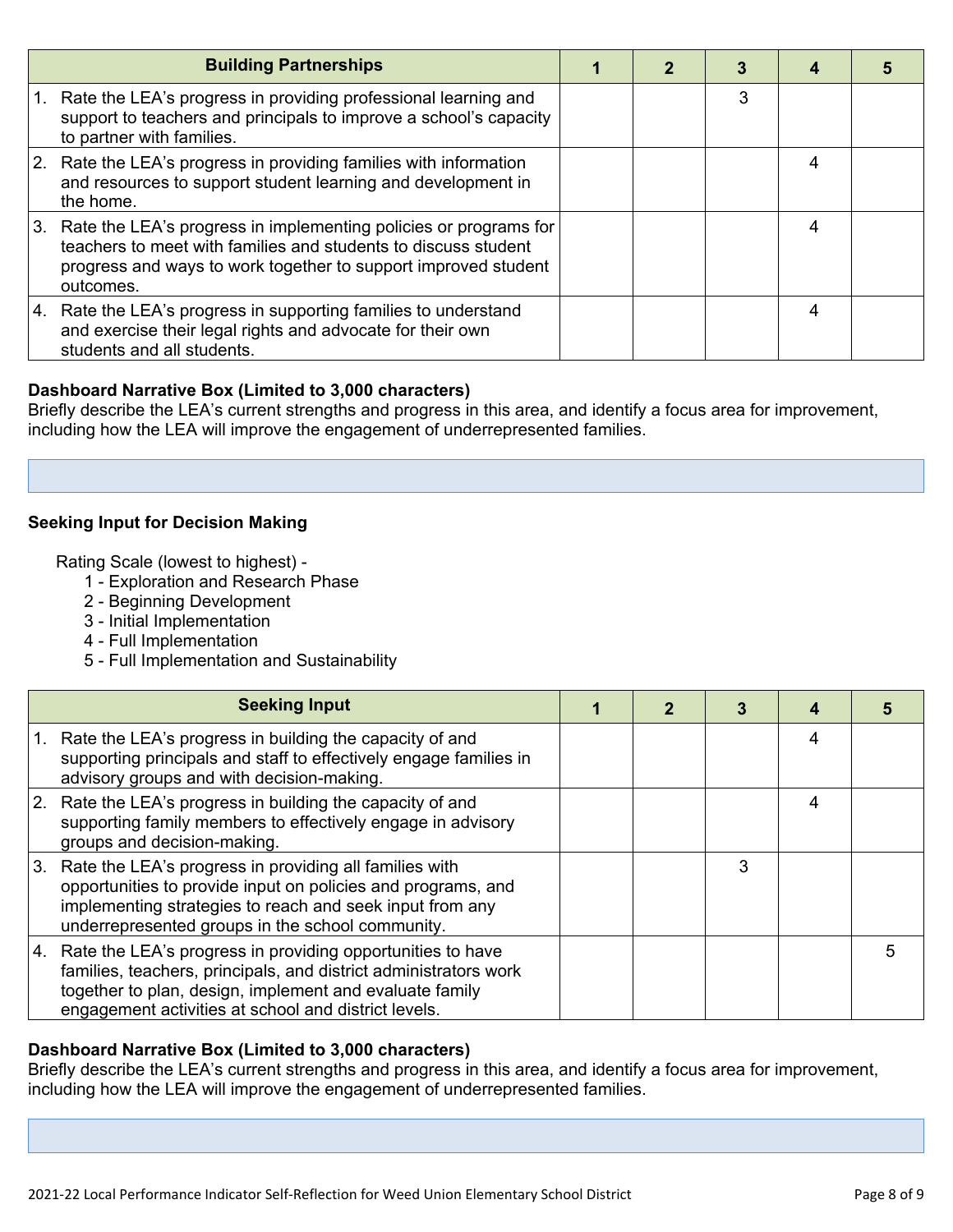## **School Climate (LCFF Priority 6)**

LEAs will provide a narrative summary of the local administration and analysis of a local climate survey that captures a valid measure of student perceptions of school safety and connectedness in at least one grade within the grade span (e.g., K–5, 6– 8, 9–12) in a text box provided in the California School Dashboard (response limited to 3,000 characters). LEAs will have an opportunity to include differences among student groups, and for surveys that provide an overall score, such as the California Healthy Kids Survey, report the overall score for all students and student groups. This summary may also include an analysis of a subset of specific items on a local survey and additional data collection tools that are particularly relevant to school conditions and climate.

- 1. **DATA:** Reflect on the key learnings from the survey results and share what the LEA learned.
- 2. **MEANING:** What do the disaggregated results (if applicable) of the survey and other data collection methods reveal about schools in the LEA, such as areas of strength or growth, challenges, and barriers?
- 3. **USE:** What revisions, decisions, or actions has, or will, the LEA implement in response to the results for continuous improvement purposes? Why? If you have already implemented actions, did you see the results you were seeking?

2.) All students will have the opportunity to learn in a socially, emotionally and physically safe environment which will enable our attendance rates to average at least a 95%.

Outcomes:

1. Attendance rates will average at least 95%,current attendance rate = 93%

2. Chronic absenteeism will be decreased by 10%, according to the 2018-19 Chronic Absenteeism results, we were at 21%

3. Suspension rates will decrease by at least 5%. Current suspension rate = 6.8 %

4. Facilities will be safe and well maintained as measured by a 'GOOD' or better rating on the annual Facilities Inspection Tool (FIT). All facilities (excluding the gymnasium) have received a "fail"

5. California Healthy Kids Survey will reflect a 10% increase in students feeling safe at school over the baseline of the 2018-19 results. Based on 2018-19 results, only 75% of the 5th and 7th graders

## **Access to a Broad Course of Study (LCFF Priority 7)**

LEAs provide a narrative summary of the extent to which all students have access to and are enrolled in a broad course of study by addressing, at a minimum, the following four prompts:

- 1. Briefly identify the locally selected measures or tools that the LEA is using to track the extent to which all students have access to, and are enrolled in, a broad course of study, based on grade spans, unduplicated student groups, and individuals with exceptional needs served. (response limited to 1,500 characters)
- 2. Using the locally selected measures or tools, summarize the extent to which all students have access to, and are enrolled in, a broad course of study. The summary should identify any differences across school sites and student groups in access to, and enrollment in, a broad course of study, and may describe progress over time in the extent to which all students have access to, and are enrolled in, a broad course of study. (response limited to 1,500 characters)
- 3. Given the results of the tool or locally selected measures, identify the barriers preventing the LEA from providing access to a broad course of study for all students. (response limited to 1,500 characters)
- 4. In response to the results of the tool or locally selected measures, what revisions, decisions, or new actions will the LEA implement, or has the LEA implemented, to ensure access to a broad course of study for all students? (response limited to 1,500 characters)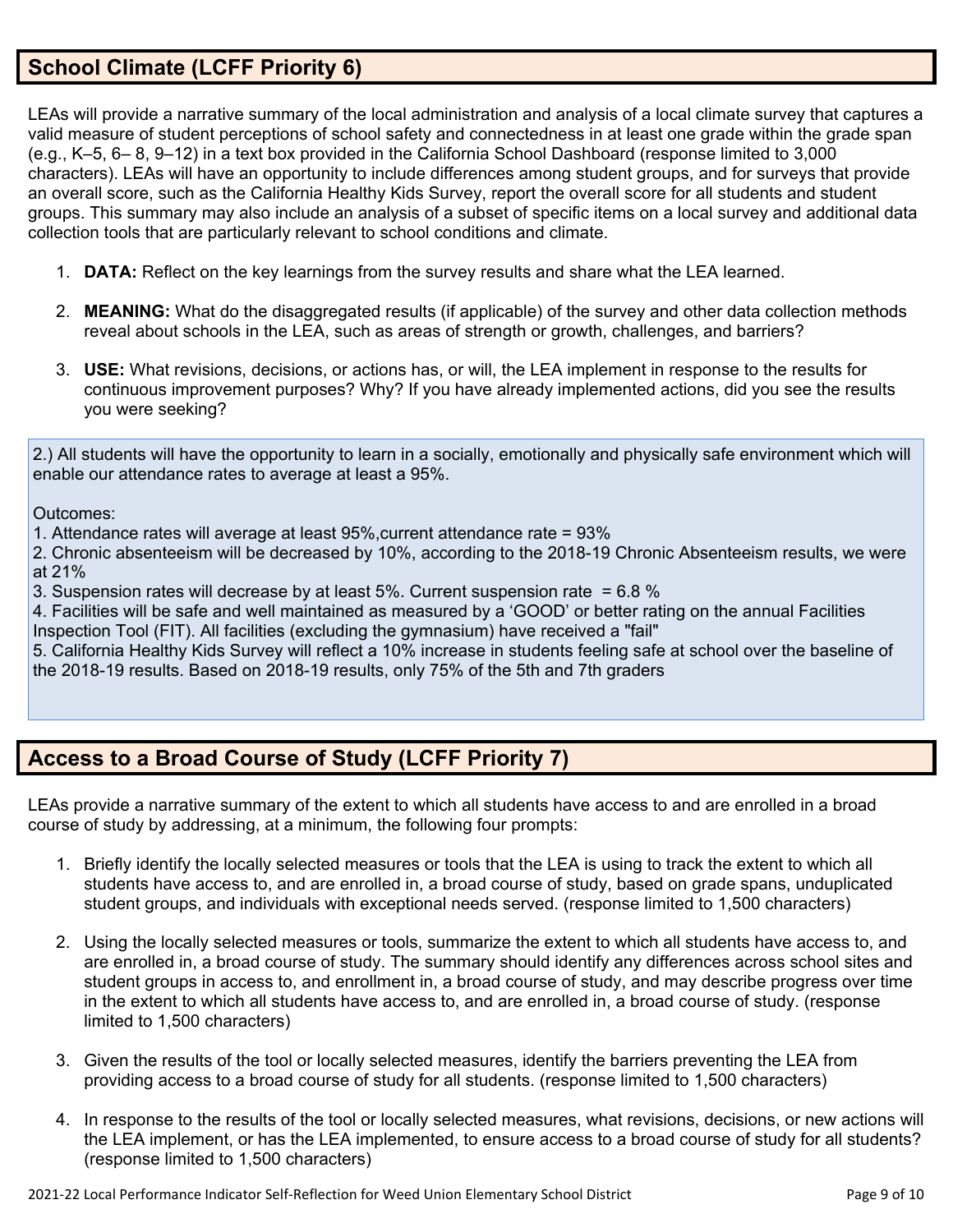In creating our 2021-22 LCAP, we will measure our access to a Broad Course of Study with class schedules. The schedules will reflect all students (100%), TK-8, participating in learning opportunities appropriate for their grade in PE, visual and performing arts, science and music. We have no baseline data available but estimated that 50% of our students currently have access to a Broad Course of Study. One of the major barriers students face is our small, rural location with a lack of shared resources for our students. Our goal is to increase program availability to all students including but not limited to drama, music, science, physical education, history, etc. All students will participate in at least one after school activity. Better communication and more opportunities for our parents to participate in school activities will help all families feel more welcome at school and willing to participate in school activities. We have allocated time, resources and specific action plans to accomplish our goal.

## **Coordination of Services for Expelled Students – COE Only (LCFF Priority 9)**

#### **Assess the degree of implementation of the progress in coordinating instruction for expelled students in your county.**

- 1 Exploration and Research Phase
- 2 Beginning Development
- 3 Initial Implementation
- 4 Full Implementation
- 5 Full Implementation and Sustainability

|    | <b>Coordinating Instruction</b>                                                                                                                                                                                                                                           |                           | $\overline{2}$            | 3                         | 4                         | 5                         |
|----|---------------------------------------------------------------------------------------------------------------------------------------------------------------------------------------------------------------------------------------------------------------------------|---------------------------|---------------------------|---------------------------|---------------------------|---------------------------|
| 1. | Assessing status of triennial plan<br>for providing educational services<br>to all expelled students in the<br>county, including:                                                                                                                                         | [No response<br>required] | [No response<br>required] | [No response<br>required] | [No response<br>required] | [No response<br>required] |
|    | a. Review of required outcome<br>data.                                                                                                                                                                                                                                    |                           |                           |                           |                           |                           |
|    | b. Identifying existing educational<br>alternatives for expelled pupils,<br>gaps in educational services to<br>expelled pupils, and strategies<br>for filling those service gaps.                                                                                         |                           |                           |                           |                           |                           |
|    | c. Identifying alternative<br>placements for pupils who are<br>expelled and placed in district<br>community day school<br>programs, but who fail to meet<br>the terms and conditions of<br>their rehabilitation plan or who<br>pose a danger to other district<br>pupils. |                           |                           |                           |                           |                           |
| 2. | Coordinating on development and<br>implementation of triennial plan<br>with all LEAs within the county.                                                                                                                                                                   |                           |                           |                           |                           |                           |
| 3. | Establishing ongoing collaboration<br>and policy development for<br>transparent referral process for<br>LEAs within the county to the<br>county office of education or other<br>program options, including                                                                |                           |                           |                           |                           |                           |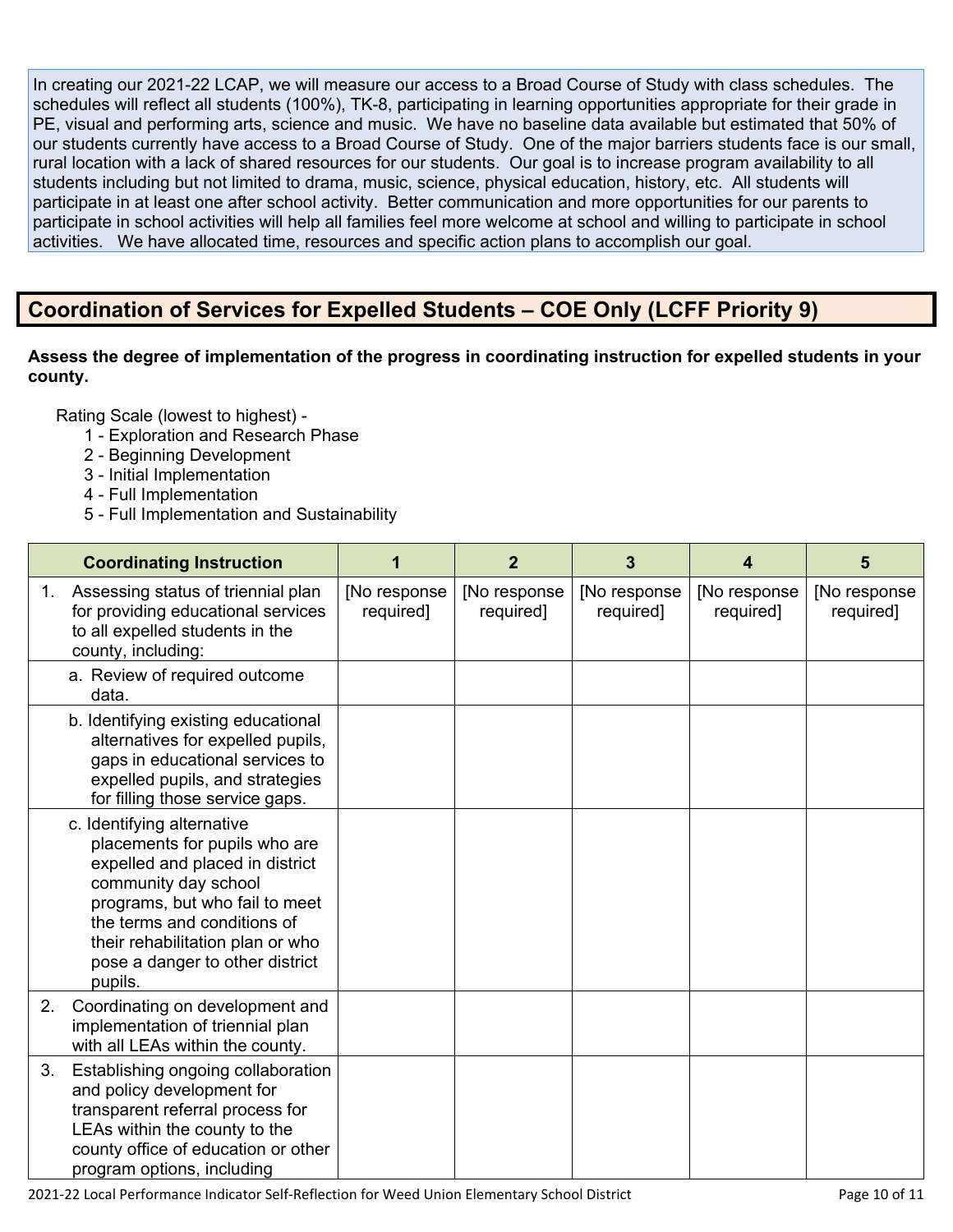| <b>Coordinating Instruction</b>                                                                                                                                           |  |  |  |
|---------------------------------------------------------------------------------------------------------------------------------------------------------------------------|--|--|--|
| dissemination to all LEAs within<br>the county a menu of available<br>continuum of services for expelled<br>students.                                                     |  |  |  |
| Developing memorandum of<br>understanding regarding the<br>coordination of partial credit<br>policies between district of<br>residence and county office of<br>education. |  |  |  |

## **Coordination of Services for Foster Youth – COE Only (LCFF Priority 10)**

#### **Assess the degree of implementation of coordinated service program components for foster youth in your county.**

- 1 Exploration and Research Phase
- 2 Beginning Development
- 3 Initial Implementation
- 4 Full Implementation
- 5 Full Implementation and Sustainability

| <b>Coordinating Services</b>                                                                                                                                                                                                                                                                                                                                                                                                                                                              | $\mathbf{2}$ | 3 | 4 | 5 |
|-------------------------------------------------------------------------------------------------------------------------------------------------------------------------------------------------------------------------------------------------------------------------------------------------------------------------------------------------------------------------------------------------------------------------------------------------------------------------------------------|--------------|---|---|---|
| 1. Establishing ongoing collaboration<br>and supporting policy development,<br>including establishing formalized<br>information sharing agreements with<br>child welfare, probation, Local<br>Education Agency (LEAs), the<br>courts, and other organizations to<br>support determining the proper<br>educational placement of foster<br>youth (e.g., school of origin versus<br>current residence, comprehensive<br>versus alternative school, and<br>regular versus special education). |              |   |   |   |
| 2. Building capacity with LEA,<br>probation, child welfare, and other<br>organizations for purposes of<br>implementing school-based support<br>infrastructure for foster youth<br>intended to improve educational<br>outcomes (e.g., provide regular<br>professional development with the<br>Foster Youth Liaisons to facilitate<br>adequate transportation services for<br>foster youth).                                                                                                |              |   |   |   |